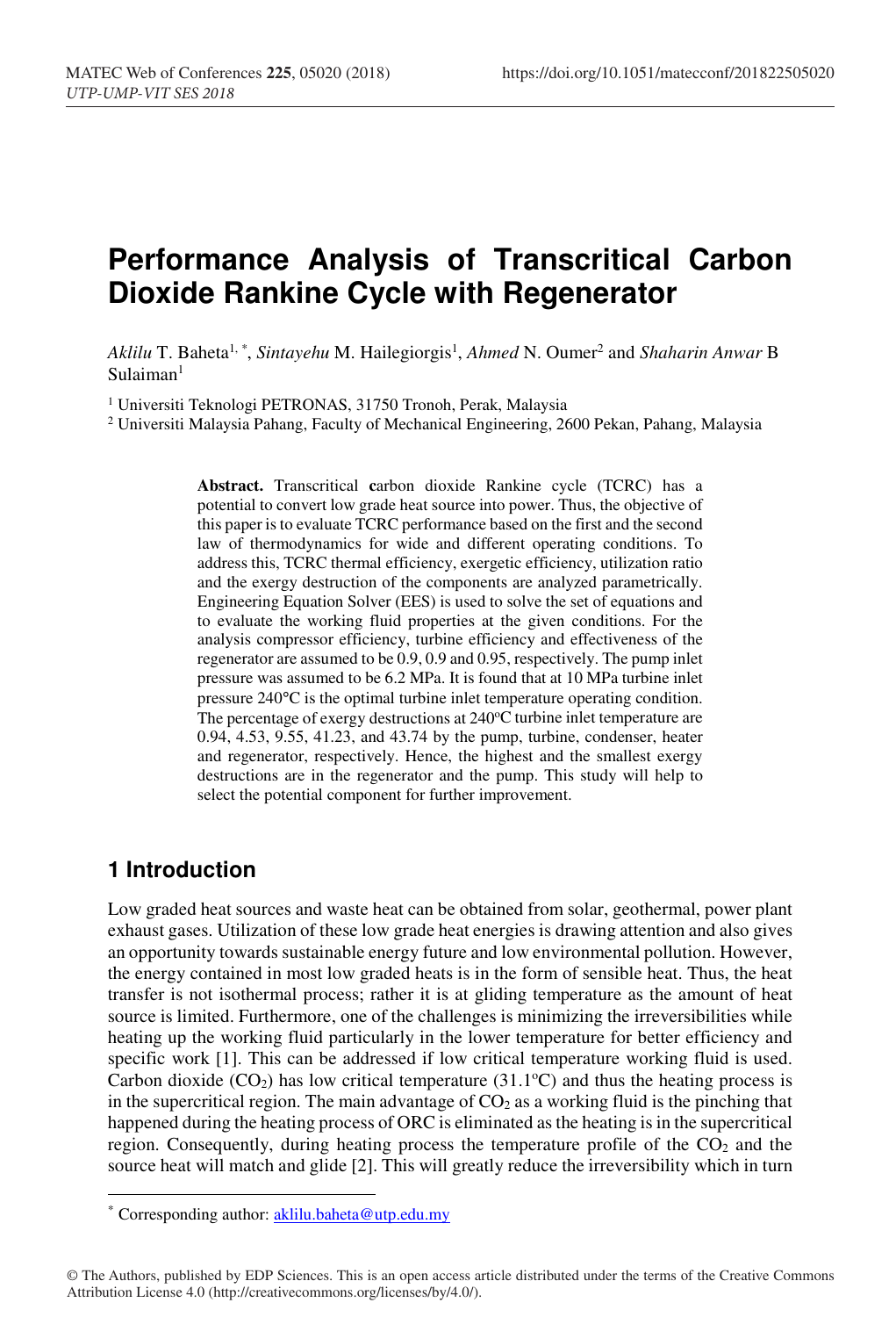improves the cycle thermal efficiency. Many researchers focused on the first law analysis of CO2 power cycles [3, 4]. Several studies [3, 5] have suggested Organic Rankine Cycles are suitable for low temperature heat sources than traditional power cycle, the one that uses steam as a working fluid. Because, the nature of the organic fluids and their mixture do not need to be superheated as they will not form liquid during their expansion [5]. However, ORC has limitation in that the heat transfer from the source stream to the working fluid (evaporation) takes place at constant temperature [6, 7] and that will introduce pinching effect [8]. If there is pinching, there is irreversibility which counter balances the effort to enhance the thermal efficiency of the cycle. This is not suitable for sensible heat sources such as waste heat.

Traditionally, energy analysis is used as a criterion for evaluating the performance of thermal systems. However, energy analysis does not distinguish the useful form from the total available energy. An exergy- based analysis is the analysis of a system based on both the first and the second law of thermodynamics that overcomes the limitation of an energybased analysis. A hypothetical transcritical carbon dioxide transcritical power cycle that used low grade energy heat source was analyzed by Emmanuel et al. [3]. Using genetic algorithm and artificial neural network Wang et al*.* [10] optimized the working parameters of supercritical  $CO_2$  power cycle for a fixed heat source condition. Ho et al. [11] compared the overall thermodynamic and exergy efficiencies of organic flash cycle with different organic working fluids Rankine cycles. However, each component performance was not studied. Recently, Kim et al. [12] analyzed hypothetically isothermal transcritical  $CO<sub>2</sub>$  cycles with TES for electricity storage.

Even though, there are considerable prior research that have been done in the area of  $CO<sub>2</sub>$ cycles a detailed component exergy performance analysis is not available. Most of the earlier analyses focused purely on exergy and energy analyses of the cycle. Exergy destruction is the measure of irreversibility that is the source of performance loss. Such information is useful when designing a thermal system or reducing sources of inefficiency in an existing system. Thus this research focuses on energy and exergy performance of carbon dioxide Transcritical Rankine cycle (TCRC) using modeling and simulation methods.

## **2 Thermodynamic analysis of TCRC**

In order to do both the energy and exergetic analyses the component model is needed to be developed. To decrease the primary heat consumption a regenerator is introduced in the  $CO<sub>2</sub>$ Rankine cycle as show in Figure 1 (a). The corresponding temperature entropy diagram of the cycle is shown in Figure 1 (b). Each component model is developed based on the first and the second laws of thermodynamics. The energies that can be considered in a control volume are flow work, heat transfer, work transfer and energy transfer with the mass.

In general the exergy rate balance for a system interacting with the surrounding temperature  $T<sub>o</sub>$  for one dimensional flow with single inlet and outlet flow, negligible kinetic and potential energies, under steady state condition for a unit mass flow rate is given by Eq. (1).

$$
\sum (1 - T_o/T_j) q_j + \psi_i = \psi_o + \sum \psi_w + i \tag{1}
$$

where  $q_i$  is the time rate of heat transfer at the location on the boundary where the instantaneous temperature is  $T_j$ ;  $\psi_w$  is the availability associated with the control volume work;  $\psi = (h - h_a) - T_a(s - s_a)$  is the availability transfer associated with mass flow and flow work at inlet *i* and exit *o*, respectively; and  $\dot{I}$  is the time rate of exergy destruction due to irreversibilities within the control volume.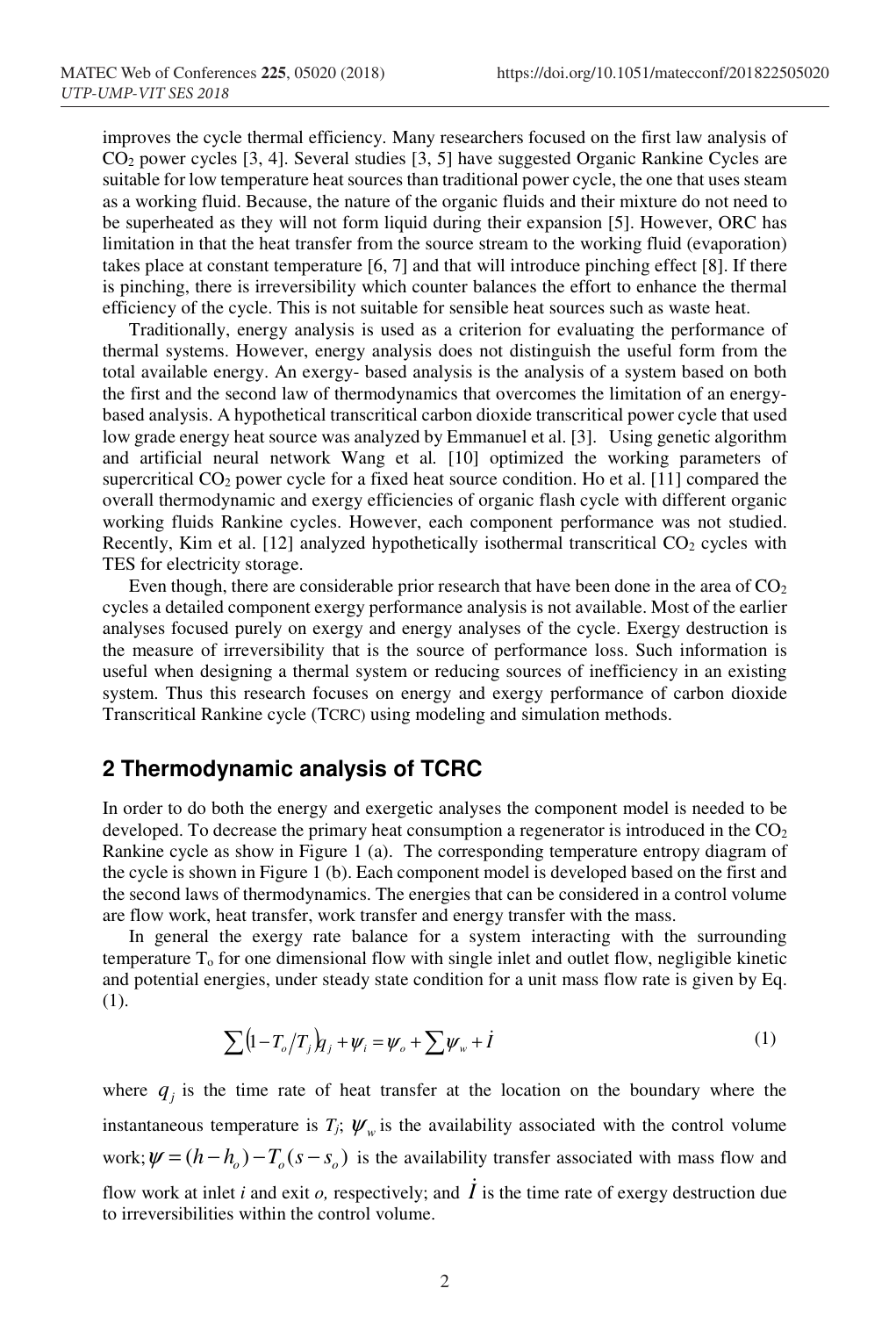The energy and exergy analyses of the five processes of the cycle, as shown in Figure 1 (b), can be described as follows.

**Energy and irreversibility in the pump:** Represented by process 1-2, the work input for a given pump efficiency  $(\eta_n)$  and the irreversibility are given by Eqs. (2) and (3).

$$
w_p = (h_{2s} - h_1) / \eta_p \tag{2}
$$

$$
\dot{I} = (h_1 - h_2) - T_o(s_1 - s_2) + w_p \tag{3}
$$

**Energy and irreversibility in the regenerator:** The behavior of CO<sub>2</sub> is sensitive near to its critical point pressure and temperature. Due to the radical temperature and pressure dependence of specific heat, the temperature difference between the hot and the cold fluid varies widely within the regenerator. Thus, for the heat transfer enthalpy difference is used instead of the product of specific heats and temperature differences. All possible conditions are considered to calculate the maximum heat transfer. If  $T_{3s} = T_5$  then  $q_{max} = h_{3s} - h_2$  and for the case  $T_{6s} = T_2$  then  $q_{max} = h_5-h_{6s}$ . The minimum  $q_{max}$  is used to evaluate the actual exit enthalpies with an assumed regenerator effectiveness, <sup>ε</sup>*R*.

$$
h_{3} = \mathcal{E}_{R} q_{\text{max}} + h_{2} \tag{4}
$$

$$
h_6 = h_5 - \mathcal{E}_R q_{\text{max}} \tag{5}
$$

Exergy destruction in the regenerator assuming no heat and work interaction with the surroundings is given by Eq. (6)

$$
I_R = (h_5 - h_6) - (h_3 - h_2) + T_o[(s_6 - s_5) + (s_3 - s_2)]
$$
\n(6)

**Energy and irreversibility in condenser:** The heat rejected to the heat sink is predicted by applying the energy equation on the condenser and is defined by Eq. (7).

$$
q_c = (h_6 - h_1) \tag{7}
$$

The corresponding exergy destruction in the condenser is predicted by Eq. (8).

$$
I_c = (h_6 - h_1) - T_o(s_6 - s_1)
$$
\n(8)

Energy and irreversibility in the Gas heater: Two heat are supplied to the gas heater at isobaric condition. One from the regenerator, the heat that would have been wasted which is considered in the regenerator analysis. Another one is the primary heat input from the heat source  $(q_{ph})$ .

$$
q_{ph} = \dot{m}(h_4 - h_3) \tag{9}
$$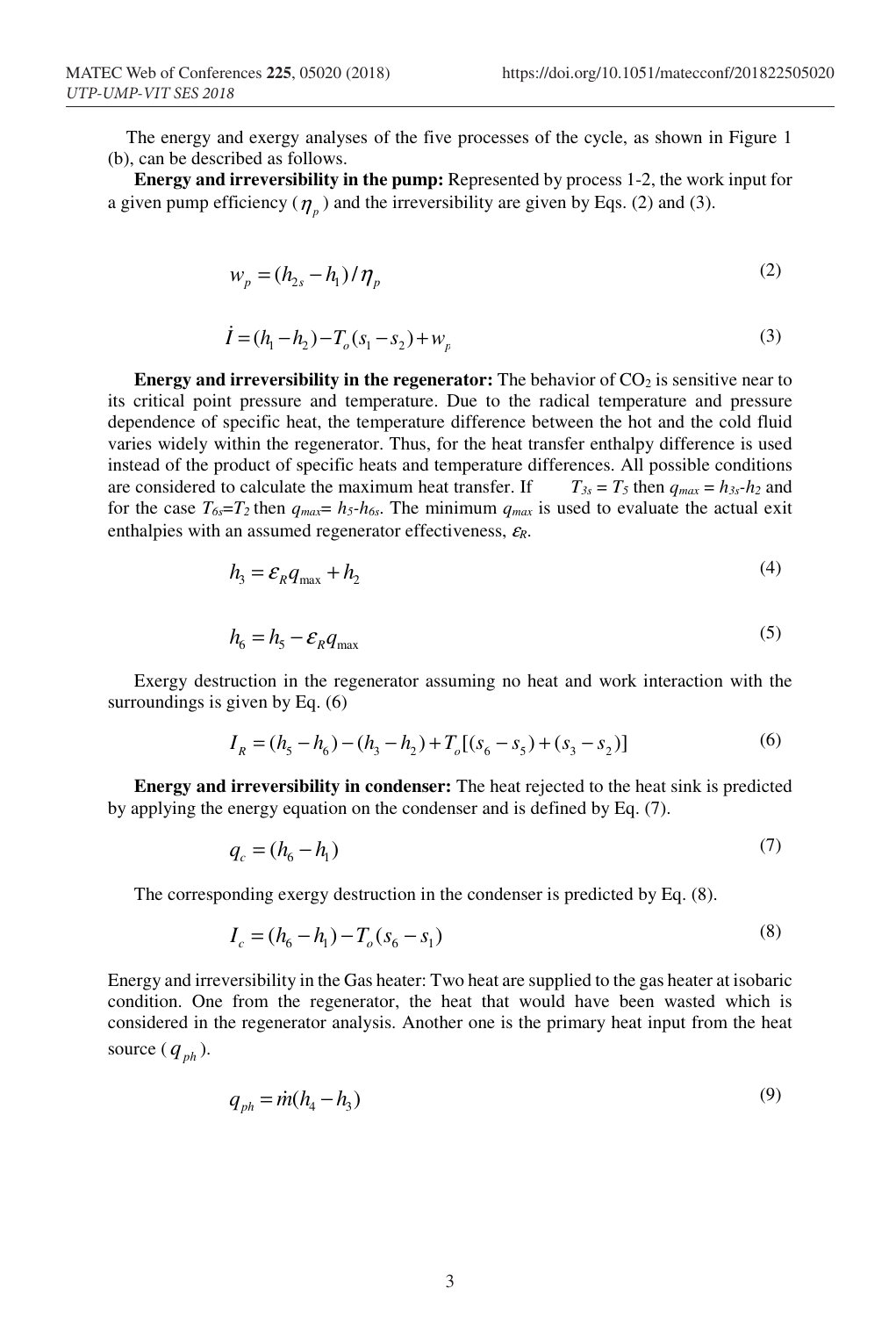

**Figure. 1**. Configuration and processes of a TCRC. (a) The configuration with regenerator, (b) The processes in a T-s diagram

The irreversibilities for the gas heater is derived from Eq (1) where  $q_i = (h_4-h_3)$  and  $T_i = T_4$ are substituted into the equation and after simplification it becomes

$$
I_h = (1 - T_o/T_4)(h_4 - h_3) + (h_3 - h_4) - T_o(s_3 - s_4)
$$
\n(10)

**Energy and irreversibility in the Turbine:** This is the component where the heat is converted into work. Ideally, the process is isentropic. However, there is no 100% efficient energy conversion. In order to account this isentropic efficiency of the turbine is considered. For the working fluid entering at state 4 and expending isentropically with state point 5s as shown in the T-s diagram Figure 1 (b) the work output is defined by Eq. (11).

$$
w_t = (h_4 - h_{5s})\eta_t
$$
\n<sup>(11)</sup>

The turbine has single inlet and outlet and assuming adiabatic process and applying Eq. (1) under these conditions, the turbine exergy destruction is given by Eq. (12).

$$
I_t = (h_4 - h_5) - T_o(s_4 - s_5) - w_t
$$
\n(12)

The cycle thermal efficiency is defined by Eq. (13)

$$
\eta_{th} = \frac{net\ powerout}{Input} = \frac{w_t - w_p}{q_p} \tag{13}
$$

The exergetic efficiency of the cycle is given defined by Eq. (14)

$$
\eta_{ex} = \frac{Net\;exergy\;output}{Exergy\;input} = \frac{w_t - w_p}{\psi_{ph}}
$$
\n(14)

Utilization ratio is the ratio of the available energy to the total supplied energy and defined by Eq. (14).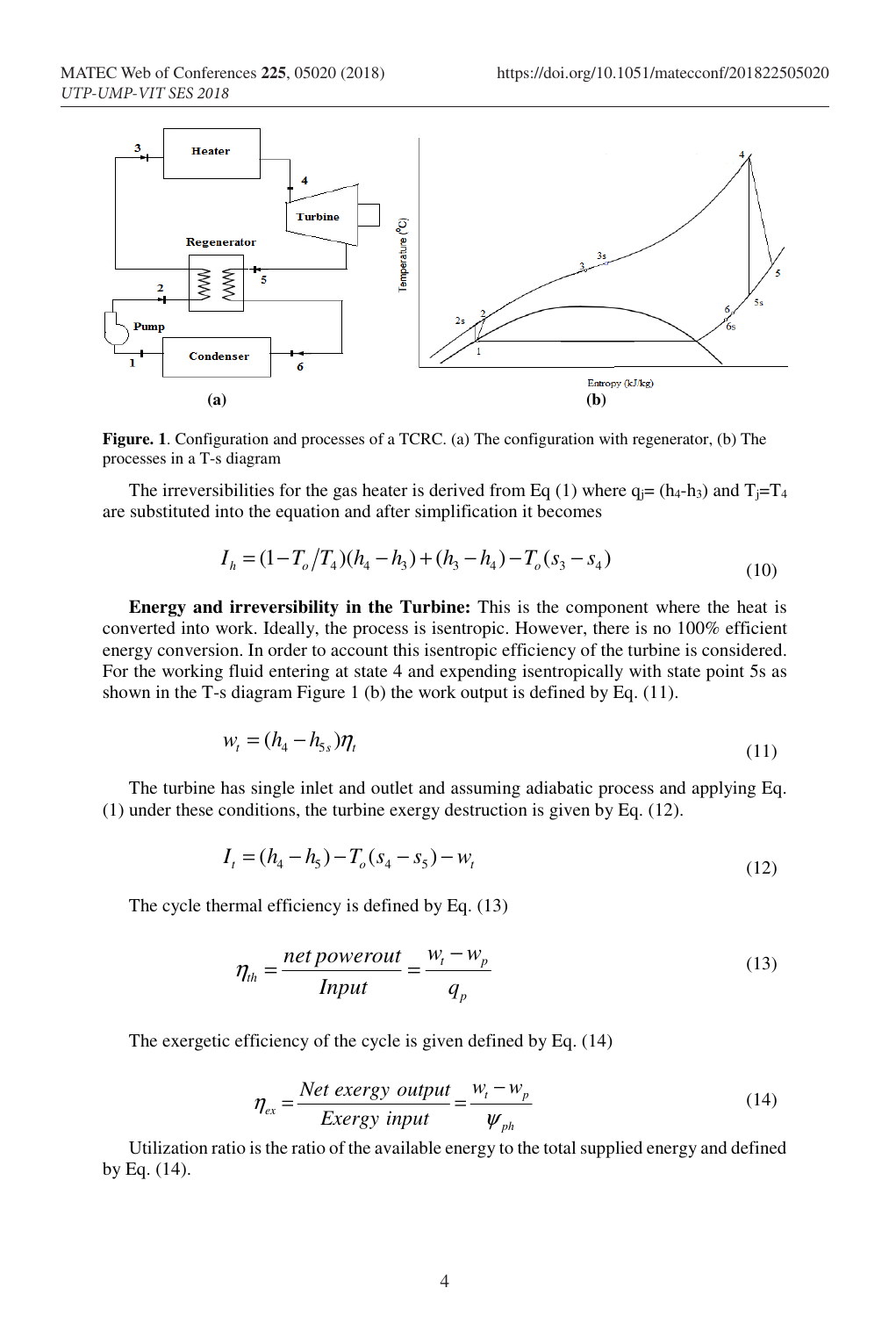$$
\phi = \frac{primary heat input - total~exergy loss}{primary heat input}
$$
\n
$$
= \frac{q_{ph} - I_{total}}{q_{ph}}
$$
\n(15)

### **3 Solution methodology**

Once the models that represent each component process are developed, they are interlinked with simulation model. Furthermore, to analyze both the first and second law performance of each component and the whole cycle, thermodynamic properties at the inlet and outlet of each component at the known state are required. To achieve this a subroutine is developed on EES environment. Hence, thermodynamic properties can be collected from EES known the condition of a state point.

#### **4 Results and discussion**

In order to parametrically investigate carbon dioxide Rankine (Transcritical) cycle performance, availability ratio, and component irreversibilities are simulated with the following assumptions and input conditions. The compressor efficiency, turbine efficiency and effectiveness of the regenerator are assumed to be 0.9, 0.9 and 0.95, respectively. The pump inlet pressure is assumed to be 6.2 MPa.





Figure 2 indicates the variation of the thermal efficiency of the cycle with respect to turbine inlet pressure for different turbine inlet temperatures. As can be seen, for a given turbine inlet temperature its efficiency increases as the turbine inlet pressure increases, reaches maximum and gently reduces. Furthermore, at a given turbine inlet pressure, the higher the turbine inlet temperature, the higher is the thermal efficiency. At a given turbine inlet temperature the cycle is simulated until the regenerator contribute heat addition to the compressed carbon dioxide, beyond the last point pressure the regenerator has a reverse effect because temperature of the  $CO<sub>2</sub>$  leaving the turbine becomes lower than the compressed  $CO<sub>2</sub>$ temperature.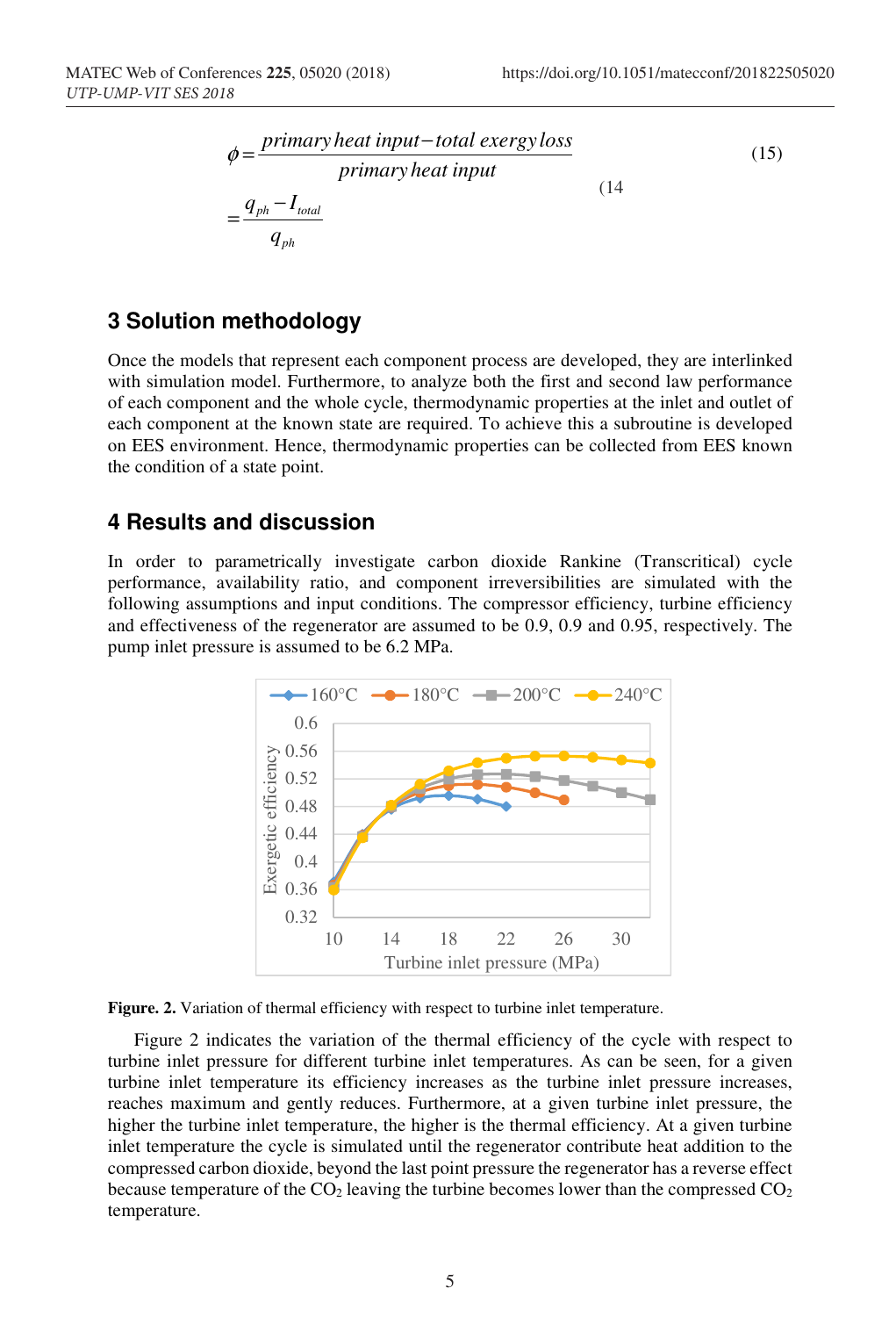

Figure. 3. Variation of exergetic efficiency with respect to turbine inlet temperature.

Figure 3 shows the exergetic efficiency variation of the cycle with respect to the turbine inlet pressure for different turbine inlet temperatures. Unlike the thermal efficiency, it increases rapidly, reaches maximum and then decreases with turbine inlet pressure. Turbine inlet temperature does not have effect on the exergetic efficiency until the pressure reaches 14 MPa, after that the higher the inlet temperature, the higher is the exergetic efficiency. The exergetic efficiency is higher than the corresponding thermal efficiency. This is because the denominator used in thermal efficiency is heat whereas in the exergetic efficiency the equivalent exergy was used which is smaller than the heat.

The cycle irreversibility is analyzed parametrically at 10 MPa turbine inlet pressure as shown in Figure 4 (a).



(a)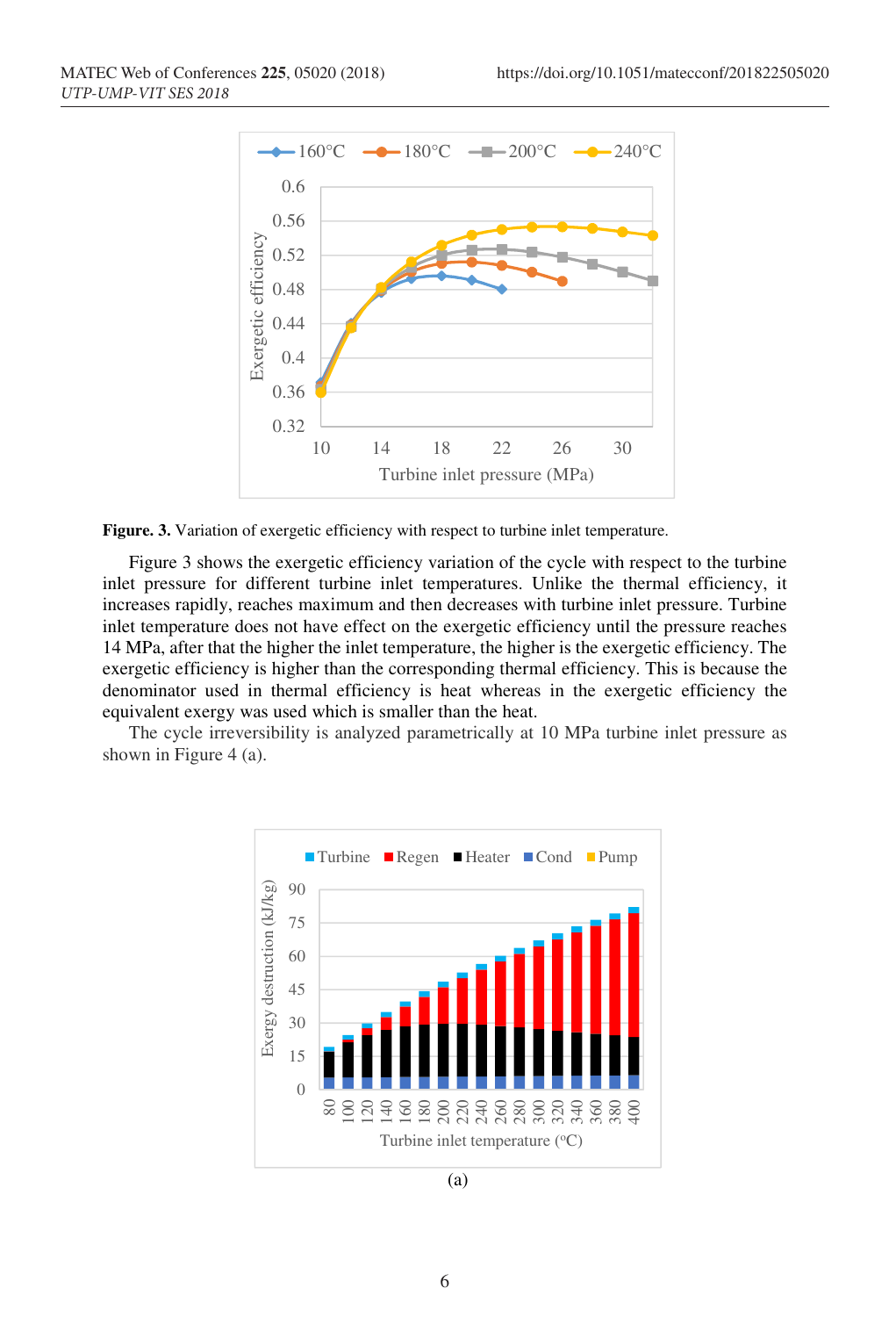

**Figure. 4.** Components and cycle exergy destructions, (a) Effect of turbine inlet temperature at 10 MPa turbine inlet pressure, (b) Effect of turbine inlet pressure at 240°C turbine inlet temperature.

Overall, the total irreversibility increases as the turbine inlet temperature increases. This is because higher temperature is always associated with irreversibility during heat transfer. The exergy destruction in the regenerator increases as the turbine inlet temperature increases because the temperature gradient between the turbine exit and the compressed gas increases. The percentage of exergy destructions at 240°C turbine inlet temperature are 0.94, 4.53, 9.55, 41.23, and 43.74 by the pump, turbine, condenser, heater and regenerator, respectively. The highest destruction happened in the regenerator and the smallest in the pump. In order to reduce the exergy destruction, a better heat exchanger design should be used in the regenerator. Figure 4 (b) shows the effect of turbine inlet pressure on irreversibilities at 240°C. Furthermore, the total exergy destruction is gently declining as the turbine inlet pressure increases at these given conditions.

Figure 5 describes the effect of turbine inlet temperature on the thermal efficiency and utilization ratio. As can be seen, the thermal efficiency increases whereas the utilization ratio decreases with turbine inlet temperature. This is because the thermal efficiency does not consider the irreversibility. As mentioned in Figure 4 (a) the total irreversibility is increasing as the turbine inlet temperature increases, as a result the utilization ratio decreases. The intersection of the two curves is an optimal working condition of the cycle. Therefore, at 10 MPa turbine inlet pressure 240° C is the optimal operating conditions.



**Figure. 5**. Effect of turbine inlet temperature on thermal efficiency and the utilization ratio at 10 MPa turbine inlet pressure.